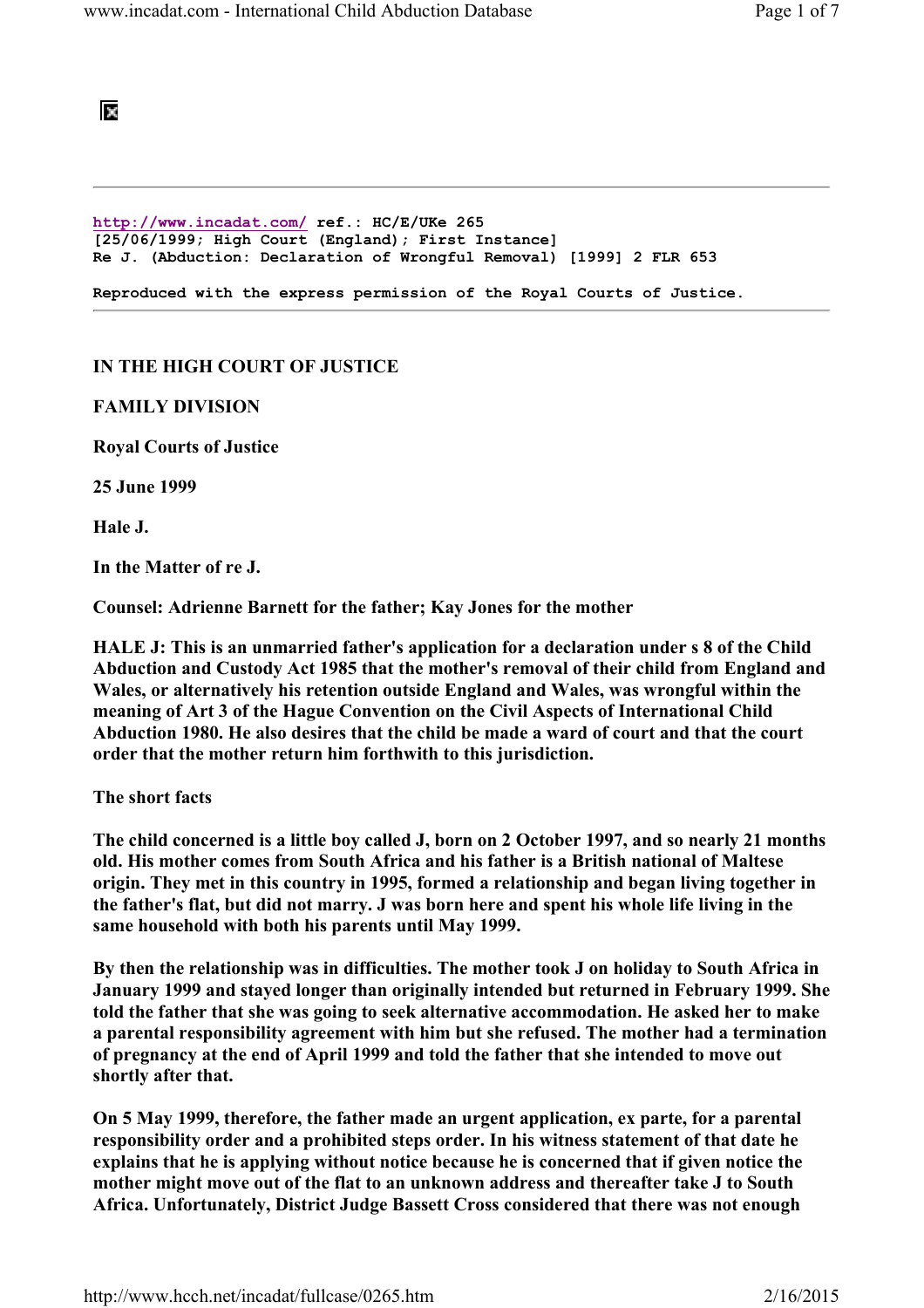evidence to make the order ex parte. He adjourned the application to be heard on notice but abridged time so that it could be heard on 12 May 1999.

That very day, however, the mother left with J for South Africa. She had told the father than she was planning to spend the night with a friend and then spend the following day in Brighton. Instead she and J flew out of the country at 6.30 pm on 5 May 1999, travelling on return tickets which had been bought the day before. She telephoned the father around 10.15 the next morning from her parents' house in Cape Town.

The father went back to court that same day and this time District Judge Bassett Cross did make an order: that the mother return the child to the jurisdiction of England and Wales forthwith upon service of the order. The order was personally served upon the mother on 17 May 1999. She telephoned the father that day and made it clear to him that she was not going to comply with the order.

The father had also consulted the Child Abduction Unit of the Lord Chancellor's Department, which advised that because of doubts over the father's custody rights it would be advisable to obtain a declaration that the removal was wrongful before proceeding further. Hence these proceedings were launched on 24 May 1999 when Bodey J gave directions which have resulted in the hearing before me. The order of 6 May 1999 was stayed until now.

## The law

In determining whether the mother's removal of J on 5 May 1999, or alternatively her retention of him in breach of the order of 6 May 1999, was wrongful within the meaning of Art 3 of the Hague Convention, we must start from the proposition that in English law an unmarried father does not automatically share parental responsibility for his child as married fathers do: see the Children Act 1989, s 2(2)(b). He may acquire it by agreement with the mother or by court order: see the 1989 Act, s 4(1). He may also apply to the court for orders about the child's upbringing, known as 's 8 orders', covering where the child is to live, what sort of contact the child is to have with the father, and specific issues of upbringing such as schooling, and prohibiting steps such as taking the child away from his home or out of the country: see the 1989 Act, ss 8 and 10(2), (4)(a). However, until the father acquires parental responsibility or an order is made prohibiting a child's removal the mother does not commit the offence of child abduction by taking the child out of the country without his consent: see the Child Abduction Act 1984, s 1(1), (3)(a)(ii).

However, that is not the end of the matter. The court is bound to approach the facts of this case with very considerable sympathy for a father who has summarily been deprived of a relationship with a child who has lived with him all his life and was still living with him when secretly removed to a destination which makes the continuation of that relationship extremely difficult. Ms Barnett, on behalf the father, has put forward three bases upon which the court might make the declaration sought.

Two of these depend upon the fact that the court is an institution to which may be attributed rights of custody within the meaning of the Hague Convention. This is clearly the case where a child has been made a ward of court, for not only does the court formally assume guardianship over its wards but the automatic effect of even issuing the proceedings is to prevent the child's removal from the jurisdiction: see Re B-M (Wardship: Jurisdiction) [1993] 1 FLR 979, a decision of Eastham J in very similar circumstances to this save that the father made the child a ward of court instead of applying under the Children Act 1989. It is also the case where there are proceedings on foot in which the court is asked to determine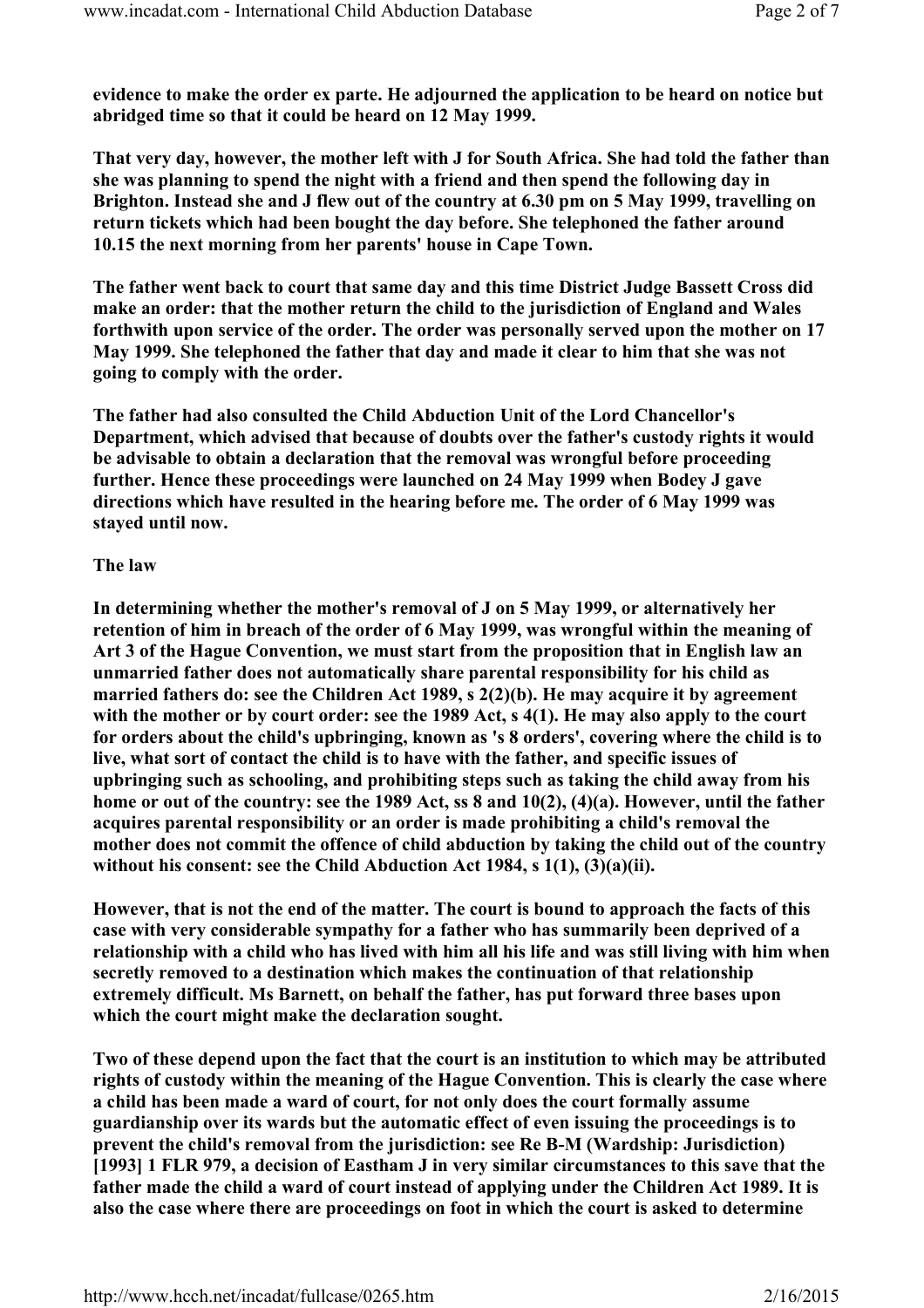rights of custody: see B v B (Child Abduction: Custody Rights) [1993] Fam 32, sub nom B v B (Abduction) [1993] 1 FLR 238, in which the court in Ontario had made an interim custody order in divorce proceedings. This includes not only proceedings in which custody or residence is in question but also proceedings involving the right to determine whether or not the child can be taken out of the country. This is because the right to prevent the child's removal from the country (sometimes known as a 'travel restriction') is a 'right of custody' for the purpose of the Convention: see Re C (A Minor) (Abduction) [1989] 1 FLR 403. In English law, a parental responsibility order brings with it that right: see the Child Abduction Act 1984, s 1(1), (3)(b)(ii). Hence pending proceedings for such an order can vest rights of custody in the court for this purpose: see Re W (Abduction: Father's Rights) [1999] Fam 1, sub nom Re W; Re B (Child Abduction: Unmarried Father) [1998] 2 FLR 146, a decision of my own. Proceedings for a prohibited steps order preventing such removal would also fall within this category.

This much is common ground between the parties in this case. However, the mere issue of proceedings for such an order is not sufficient to invest the court with the rights in question. There are dicta in Re F (A Minor) (Child Abduction: Rights of Custody Abroad) [1995] Fam 224, sub nom Re F (Child Abduction: Risk if Returned) [1995] 2 FLR 31, at 231 and 238 respectively, to the effect that 'the mere existence of a court order or pending proceedings does not automatically clothe the court with "rights of custody"', although the court was not there called upon to decide the point. Further, in Re B (Abduction) (Rights of Custody) [1997] 2 FLR 594, the father had issued an application for a parental responsibility order on 17 February 1997, but there is no indication that anything else had happened before the mother had taken the child abroad on 3 March 1997. Wall J refused to make an ex parte declaration that the removal was wrongful and the Court of Appeal refused leave to appeal, describing B v B (Child Abduction: Custody Rights) [1993] Fam 32, sub nom B v B (Abduction) [1993] 1 FLR 238 as the 'high watermark' of submissions of this nature.

In Re W (Abduction: Father's Rights) [1999] Fam 1, sub nom Re W; Re B (Child Abduction: Unmarried Father) [1998] 2 FLR 146 an unmarried father's applications for contact and parental responsibility orders had been proceeding for some time; there had been several hearings and a court welfare officer had recommended that the father acquire parental responsibility; the mother had taken the children abroad shortly before the final hearing, having apparently lulled the father into a false sense of security by agreeing to more liberal contact than the court had ordered. I distinguished Re B on the basis that the court had been actively seized of the application for a long time, there had been previous hearings at which substantive orders had been made, and the case was on the point of coming to a conclusion. At [1999] Fam 1, 16, [1998] 2 FLR 146, 160D, I said this:

'I am greatly attracted to the proposition that, where the court is actively seized of proceedings to determine rights of custody, removal of the child from the jurisdiction without leave of the court while those proceedings remain pending is a breach of the rights of custody attributable to the court. It is even questionable whether the consent of the other party would prevent this . . .'

At 19 and 162F-163A respectively, I summarised the position thus:

'Prima facie, removing a child who is habitually resident here will be wrongful under the Hague Convention of 1980 if.

 $(a) \ldots$ 

 $(b) \ldots$  or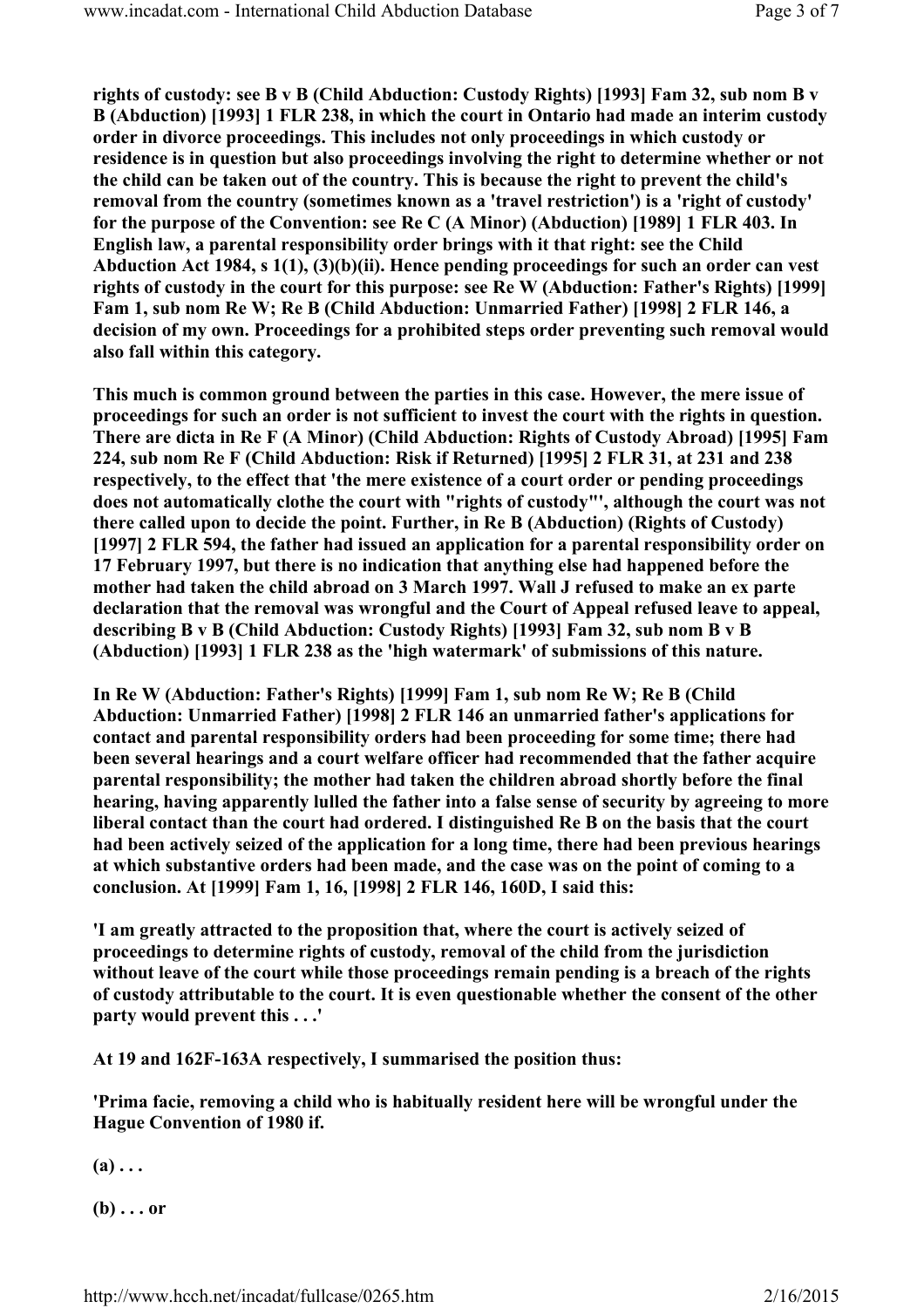(c) there are relevant proceedings pending in a court in England and Wales.

. . . proceedings will obviously be pending for this purpose if interim orders have been made and directions given for a final hearing. In the light of Re B (Abduction) (Rights of Custody) [1997] 2 FLR 594, however, it is doubtful whether the mere issue of proceedings is sufficient. They should probably have been served and it is possible that some action by the court is necessary to invest it with rights of custody. This could be making interim orders or it could be giving directions for the future conduct of the case.'

Applying that proposition to the facts of this case, it seems to me that the court was actively seized of the matter when the father made his application to District Judge Bassett Cross on 5 May 1999. In hindsight it is regrettable that the district judge did not make the prohibited steps order sought, for no harm could have been done by preserving the status quo for a very short time while the mother was served. But he did address his mind to the case and give directions for its future conduct. Had he indeed considered that there was a risk that the child would be taken abroad so soon he would surely have made the order. There was not at that stage any question of his jurisdiction to do so. On the particular facts of this case, therefore, I would be minded to hold that there was sufficient to invest the court with rights of custody, in the sense that the court was seized of the issue of whether or not this child should be taken abroad.

However, there is no doubt that the court assumed such rights the following day, when it ordered the mother to return the child forthwith. But that would only be effective if the court had jurisdiction to make the order. Jurisdiction to make 'a s 1(1)(a) order' is governed by s 2(2) of the Family Law Act 1986: a 'section 1(1)(a) order' is 'a section 8 order made by a court in England and Wales under the Children Act 1989, other than an order varying or discharging such an order'. A court in England and Wales does not have jurisdiction to make such an order unless:

'. . . on the relevant date the child concerned --

(a) is habitually resident in England and Wales, or

(b) is present in England and Wales and is not habitually resident in any part of the United Kingdom or a specified dependent territory . . .'

See the Family Law Act 1986, ss 2(2) and 3(1). Under s 7 of that Act, the 'relevant date' for this purpose:

'. . . means in relation to the making or variation of an order --

(i) where an application is made for an order to be made or varied, the date of the application (or first application, if two or more are determined together), and

(ii) where no such application is made, the date on which the court is considering whether to make, or as the case may be, vary the order . . .'

There is no doubt, and it is conceded by Ms Jones on behalf of the mother, that J was habitually resident in this country on 5 May 1999 when the father first applied to the court for a prohibited steps order, which is an order under s 8 of the Children Act 1989. The order which was made the following day was not in terms an order prohibiting removal, but it was the logical concomitant of such an order, given that the mother had in fact removed J from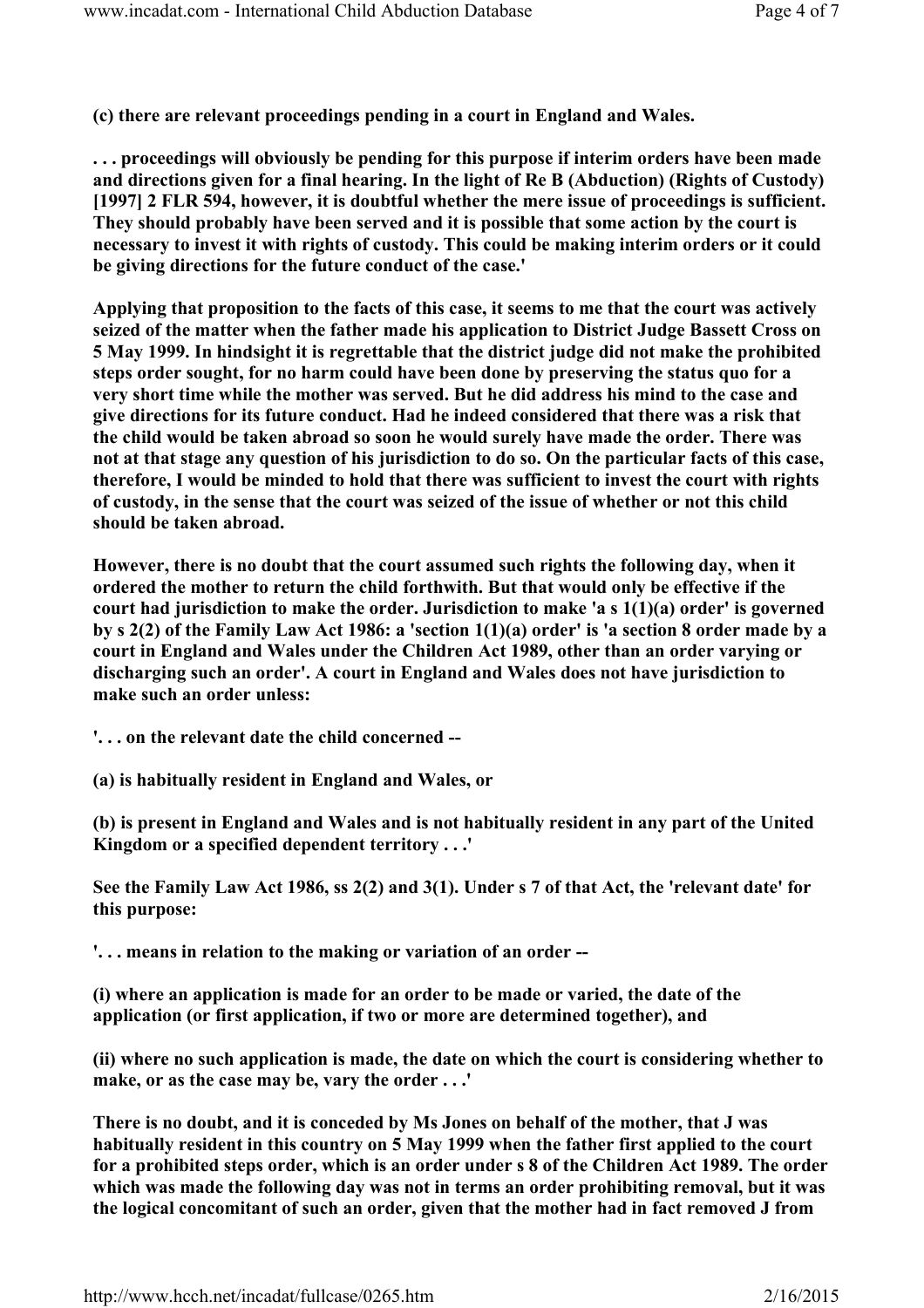the jurisdiction in the interim. It was undoubtedly an order under s 8 of the Children Act 1989. No new application or fresh proceedings were required. In my view, once an application for a s 8 order has been made in respect of a child present or habitually resident here and has not yet been determined the court retains jurisdiction to make a s 8 order. It would be stretching the words of the 1986 Act far too far to say that 'an order' made must be in identical terms to 'an order' sought for 'the relevant date' to remain the date of the application: in children cases courts frequently make orders in different terms from those sought by the parties and it would be nonsense to say that this deprived them of the jurisdiction which they had when the application was made. Once the proceedings have been determined, jurisdiction is retained only for discharge and variation of the order made but that does not arise here.

There is nothing in the case of Re S (Residence Order: Forum Conveniens) [1995] 1 FLR 314 which is inconsistent with this reasoning. I therefore conclude that the court still had jurisdiction to make the order, because the father had applied for it while J was still both present and habitually resident here. That is sufficient to dispose of these proceedings, for J is wrongfully detained in South Africa in breach of the order.

If that be so, it is unnecessary to determine whether J had ceased to be habitually resident here as a result of the mother's actions on the night of 5 to 6 May 1999. It is common ground that, as he was habitually resident here on 5 May 1999, the burden of proof lies on his mother to show that he had lost that habitual residence overnight: see Re B-M (Wardship: Jurisdiction) [1993] 1 FLR 979. Of course, where a young child is in the actual care of the only person with parental responsibility for him, his habitual residence will in almost all circumstances be the same as hers: see Re J (A Minor) (Abduction: Custody Rights) [1990] 2 AC 562, sub nom C v S (A Minor) (Abduction) [1990] 2 FLR 442.

The mother's case is that her decision that their future lay in South Africa had crystallised after her stay there in January and February 1999, although she does not say precisely when. In support of the argument that the mother abandoned their habitual residence here for good when they got on the plane, Ms Jones points to the clandestine plans laid for their departure, the father's own statements that when she telephoned him the next day she said that they were not coming back, and her evidence that she had been offered employment in South Africa by the time that the order for return was served.

The father's case is that until the order was served she had not finally made up her mind and was keeping her options open. The offer of employment is dated the day after she was served with the order and has not been taken up. She told him that she was not coming back, but not that she was never coming back. She travelled on return tickets (although there is evidence that these were cheaper than one-way tickets). Above all, she expressed interest in an offer of accommodation which had by coincidence arrived from the local authority shortly after she left, and on 10 May 1999 she faxed a letter to the housing department, stating that she was out of the country 'for personal and medical reasons' and hoping that her absence would not jeopardise the rehousing for which they had been waiting for so long. She only withdrew this on 17 May 1999 after learning of the court order. She later suggests that the earlier fax was simply to do the father a favour by helping him to get a better property, but she also confesses that she was curious about it having waited so long.

The mother was not at court to be cross-examined on these matters, whereas the father was available. So too was a friend of the family, SD, who states in her affidavit that she spoke to the mother on 20 May 1999, when the mother said that until she received the order she had not made up her mind and that it was only when she did so that she decided to stay in South Africa. The mother vehemently denies this in her later affidavit, but is unable to suggest why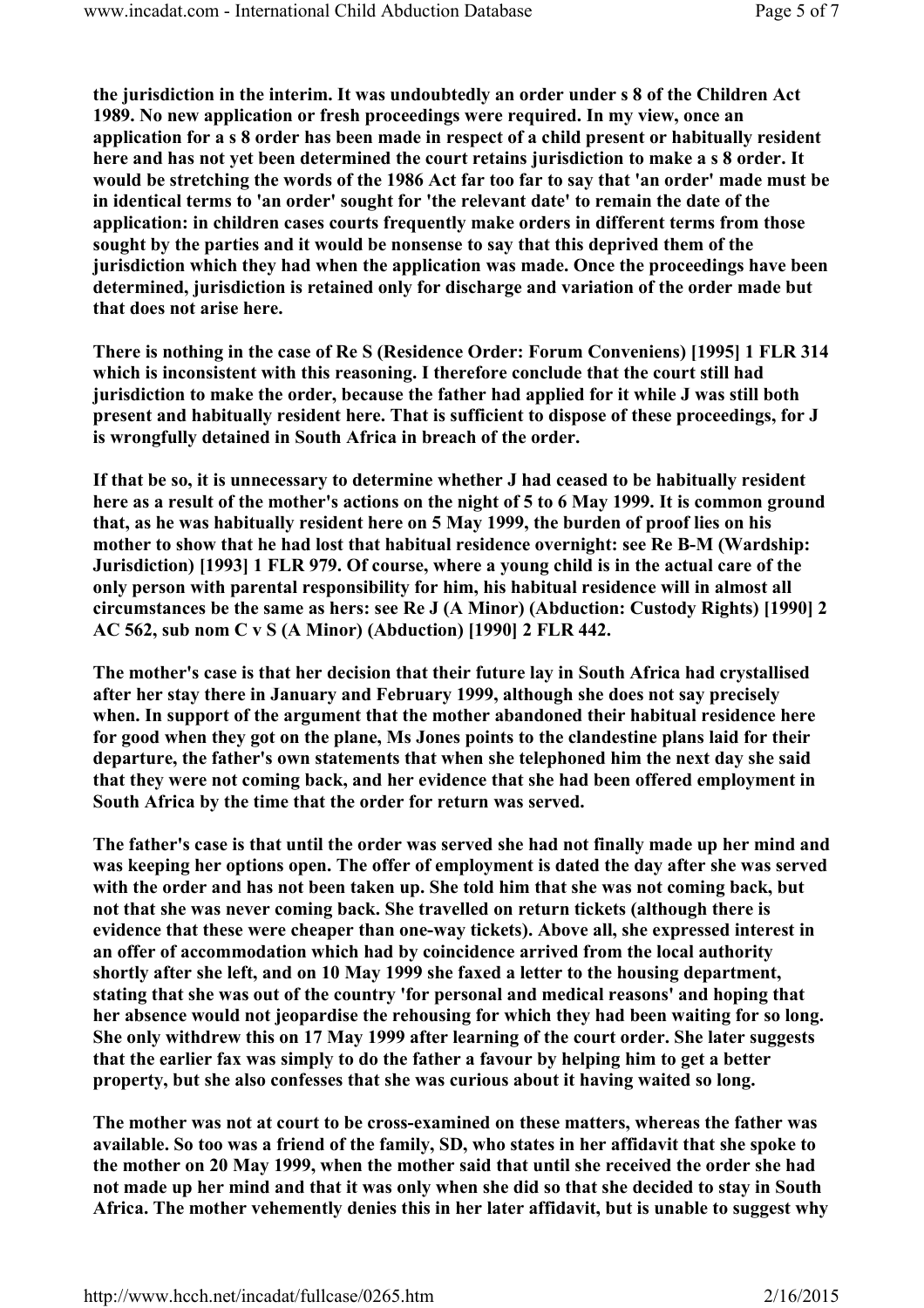SD should be willing to lie on oath in this matter.

In these circumstances, I would be quite unable to hold that the mother had discharged the burden of proving that she had abandoned her habitual residence in this country before the district judge made his order on 6 May 1999. But for the reasons already explained, he had jurisdiction to make that order whether or not she had done so.

Ms Barnett also argues that the father had what were described by Waite LJ in Re B (A Minor) (Abduction) [1994] 2 FLR 249, 261 as:

'. . . the inchoate rights of those who are carrying out duties and enjoying privileges of a custodial or parental character which, though not yet formally recognised or granted by law, a court would nevertheless be likely to uphold in the interests of the child concerned.'

#### Thus:

'If, before the child's abduction, the aggrieved parent was exercising functions in the requesting State of a parental or custodial nature without the benefit of any court order or official custodial status, it must in every case be a question for the courts of the requested State to determine whether those functions fall to be regarded as "rights of custody" within the terms of the Convention. At one end of the scale is (for example) a transient cohabitee of the sole legal custodian whose status and functions would be unlikely to be regarded as qualifying for recognition as carrying Convention rights. The opposite would be true, at the other end of the scale, of a relative or friend who has assumed the role of a substitute parent in place of the legal custodian.'

This concept was employed in Re B and also in Re O (Child Abduction: Custody Rights) [1997] 2 FLR 702 to protect the position of a de facto carer from whom children are abducted. In this case there is a dispute about how much the father in fact did for the child, but there is independent evidence from the health visitor, general practitioner, nursery and playgroup, that he shared the care of his son in the way that mothers and fathers living under the same roof commonly do. There is no reported decision applying the concept of 'inchoate rights' to such a case, but I would have had little difficulty in holding that it fell on the right side of the continuum described by Waite LJ were it not for the more serious difficulty of reconciling this with the House of Lords' decision in Re J (A Minor) (Abduction: Custody Rights) [1990] 2 AC 562, sub nom C v S (A Minor) (Abduction) [1990] 2 FLR 442). This concerned an unmarried couple living together when the mother secretly abducted the child to this country. The House of Lords held that de facto custody was not sufficient.

In the event it is not necessary for me to resolve this difficult issue because I have no doubt that the retention of J in South Africa in breach of the order made on 6 May 1999 is wrongful within the terms of the Convention and I so declare. I will also lift the stay on the order of 6 May 1999 so that the mother is required to return J to the jurisdiction forthwith. I would not think it appropriate to order that, should the mother return to this country with J, she is immediately to hand the child over to the father. But I will hear further argument about whether any supplementary orders are necessary or appropriate, given that the matter can now be pursued through the Central Authorities under the Hague Convention.

[http://www.incadat.com/] [http://www.hcch.net/] [top of page]